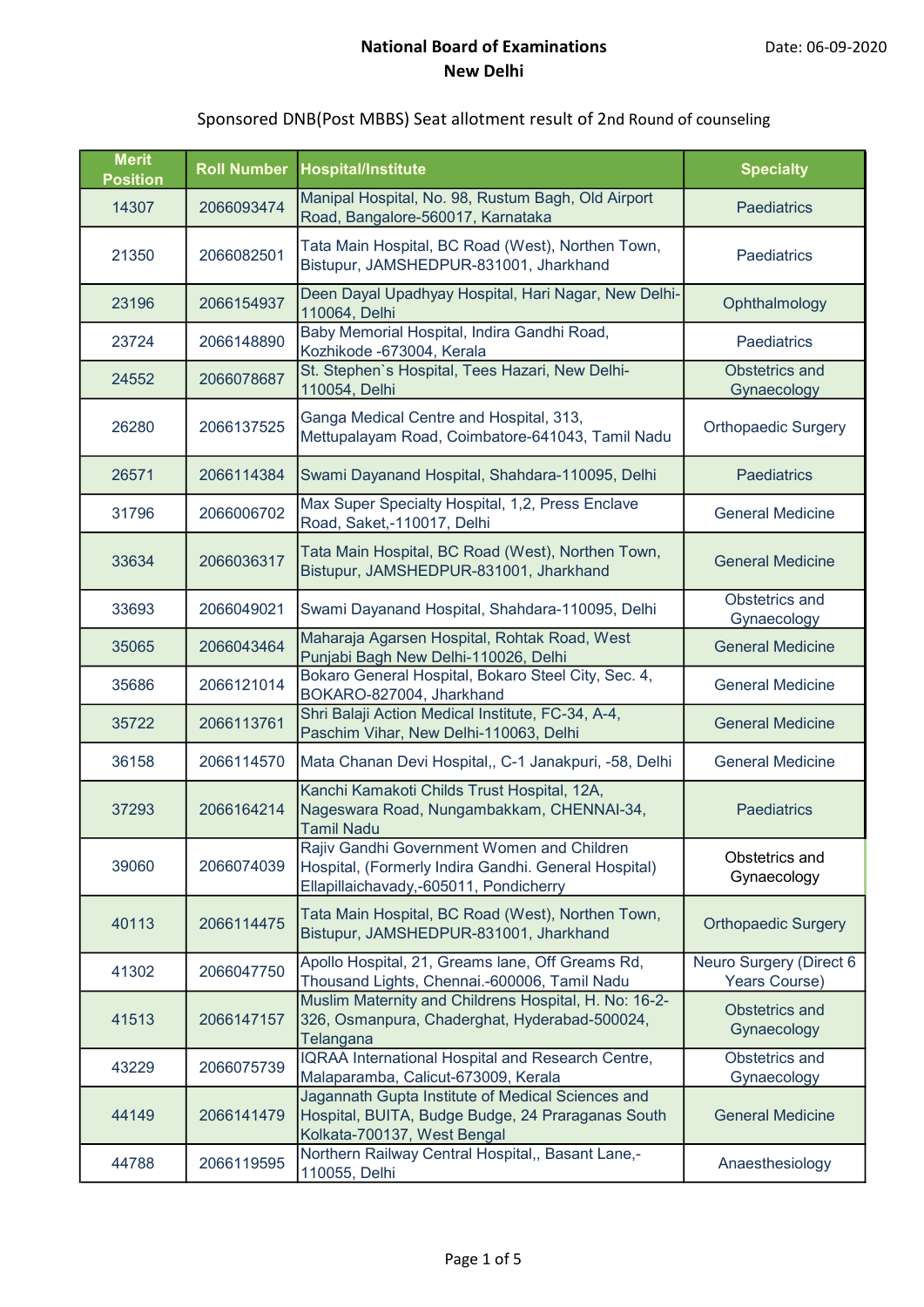| <b>Merit</b><br><b>Position</b> | <b>Roll Number</b> | <b>Hospital/Institute</b>                                                                                                             | <b>Specialty</b>                     |
|---------------------------------|--------------------|---------------------------------------------------------------------------------------------------------------------------------------|--------------------------------------|
| 44841                           | 2066132016         | J.L.N. Main Hospital and Research Centre, Bhilai Steel<br>Plant, Sector-9, BHILAI-490009, Chhattisgarh                                | <b>General Medicine</b>              |
| 45033                           | 2066073769         | Arvind Eye Hospital, Abishekapakkam Road, -605007,<br>Pondicherry                                                                     | Ophthalmology                        |
| 45469                           | 2066036212         | Northern Railway Central Hospital,, Basant Lane,-<br>110055, Delhi                                                                    | Ophthalmology                        |
| 48200                           | 2066136108         | Bhabha Atomic Research Centre and Hospital,<br>Anushakti Nagar, MUMBAI-400094, Maharashtra                                            | <b>General Medicine</b>              |
| 49663                           | 2066022141         | Ispat General Hospital, IGH, Sector-19,-769005, Orissa                                                                                | <b>General Medicine</b>              |
| 50242                           | 2066045446         | Bombay Hospital, IDA Scheme no 94/95, Ring Road,<br>Indore-452010, Madhya Pradesh                                                     | <b>General Medicine</b>              |
| 50485                           | 2066050064         | Deen Dayal Upadhyay Hospital, Hari Nagar, New Delhi-<br>110064, Delhi                                                                 | Anaesthesiology                      |
| 51453                           | 2066066069         | Central Hospital, Jagjiwan Nagar, Dhanbad,-826003,<br>Jharkhand                                                                       | <b>General Medicine</b>              |
| 51497                           | 2066113938         | Rajarshee Chhatrapati Shahu Maharaj Government<br>Medical College, CPR Hospital Campus, Dasara<br>Chowk, Kolhapur-416002, Maharashtra | <b>General Medicine</b>              |
| 51903                           | 2066044601         | Kovai Medical Centre, Post Box No. 3209, Avinashi<br>Road, Civil Arodrom Post, COIMBATORE-641014,<br><b>Tamil Nadu</b>                | <b>Orthopaedic Surgery</b>           |
| 52707                           | 2066040871         | Tejasvini Hospital and SSIOT, Kadri Temple Road,<br>Mangalore-575002, Karnataka                                                       | <b>Orthopedic Surgery</b>            |
| 53458                           | 2066133558         | K.G. Patel Children Hospital and Jayodia Research<br>Institute,, Jalaram Marg, Kareli Baug, BARODA,-<br>390018, Gujarat               | <b>Paediatrics</b>                   |
| 54074                           | 2066144446         | Southern Railway Head Quarter Hospital, Aynavaram,<br>Perumbur, CHENNAI-600023, Tamil Nadu                                            | <b>Paediatrics</b>                   |
| 54373                           | 2066141851         | Rajarshee Chhatrapati Shahu Maharaj Government<br>Medical College, CPR Hospital Campus, Dasara<br>Chowk, Kolhapur-416002, Maharashtra | Paediatrics                          |
| 56074                           | 2066144668         | Christian Fellowship Hospital, Palani Main Road,<br>Oddanchatram DINDIGUL DIST-624619, Tamil Nadu                                     | <b>General Medicine</b>              |
| 57702                           | 2066045681         | Holy Family Hospital, St. Andrew's Road, Bandra West,<br>Mumbai-400050, Maharashtra                                                   | <b>General Medicine</b>              |
| 58186                           | 2066113503         | Rajarshee Chhatrapati Shahu Maharaj Government<br>Medical College, CPR Hospital Campus, Dasara<br>Chowk, Kolhapur-416002, Maharashtra | <b>Obstetrics and</b><br>Gynaecology |
| 58443                           | 2066115209         | Rajiv Gandhi Cancer Institute and Research Centre,<br>Sec-5, Rohini, New Delhi-110085, Delhi                                          | Anaesthesiology                      |
| 58744                           | 2066099111         | <b>GMERS Medical College and General Hospital, Gotri</b><br>road, Vadodara-390021, Gujarat                                            | <b>Paediatrics</b>                   |
| 60083                           | 2066045755         | Inlaks and Budhrani Hospital, 7-9, Koregaon Park,<br>Pune-411001, Maharashtra                                                         | <b>General Medicine</b>              |
| 60207                           | 2066068590         | Jagjivan Ram Railway Hospital, Maratha Mandir Road,<br>Mumbai Central, Mumbai-400008, Maharashtra                                     | <b>General Medicine</b>              |
| 60470                           | 2066050121         | St. Stephen's Hospital, Tees Hazari, New Delhi-<br>110054, Delhi                                                                      | <b>General Surgery</b>               |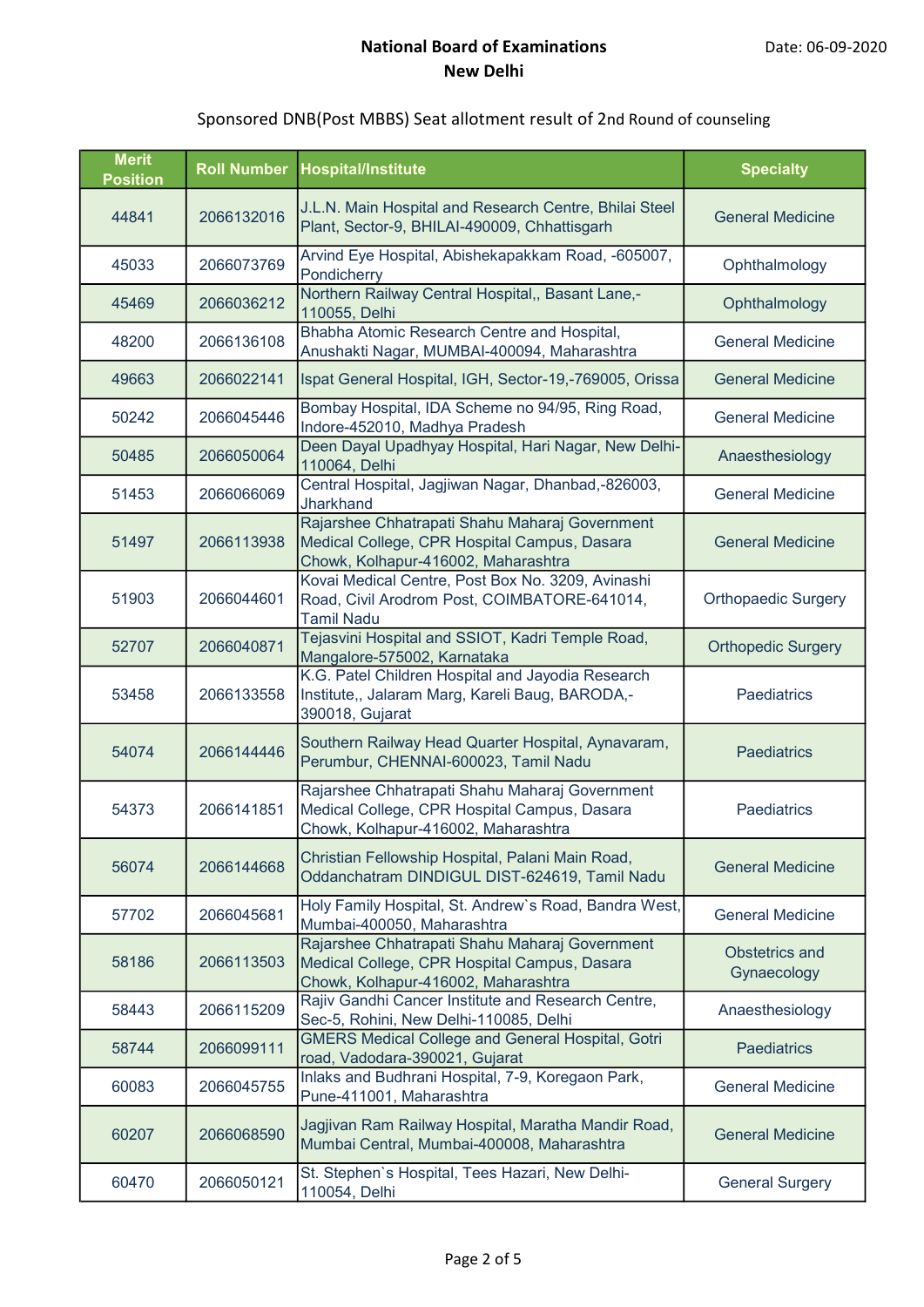| <b>Merit</b><br><b>Position</b> | <b>Roll Number</b> | <b>Hospital/Institute</b>                                                                                                                                                       | <b>Specialty</b>              |
|---------------------------------|--------------------|---------------------------------------------------------------------------------------------------------------------------------------------------------------------------------|-------------------------------|
| 60488                           | 2066161696         | Rainbow Childrens Hospital, Sy. No. 8/5, Marathahalli K<br>R Puram Outer ring road, Doddanekundi, Marathahalli,<br>Bengaluru-560037, Karnataka                                  | <b>Paediatrics</b>            |
| 60771                           | 2066128148         | Noble Hospital, 153, Magarpatta City Road, Hadapsar,<br>Pune-411013, Maharashtra                                                                                                | <b>General Medicine</b>       |
| 63773                           | 2066025498         | Shaheed Hasan Khan Mewati Government Medical<br>College, Nalhar, Nuh,-122107, Haryana                                                                                           | Anaesthesiology               |
| 64075                           | 2066036335         | Down Town Hospital, G S Road, Dispur GUWAHATI -<br>781006, Assam                                                                                                                | <b>General Medicine</b>       |
| 67878                           | 2066009572         | J.L.N. Main Hospital and Research Centre, Bhilai Steel<br>Plant, Sector-9, BHILAI-490009, Chhattisgarh                                                                          | <b>Paediatrics</b>            |
| 68211                           | 2066101018         | Baby Memorial Hospital, Indira Gandhi Road,<br>Kozhikode -673004, Kerala                                                                                                        | <b>General Medicine</b>       |
| 73444                           | 2066135872         | HealthCare Global Specialty Hospital, (Formerly<br>Bangalore Institute of Oncology) Deans Office #8, P.<br>Kalinga Rao Road, Sampangiram Nagar, Bangalore-<br>560027, Karnataka | <b>Radio Therapy</b>          |
| 73598                           | 2066114947         | J.L.N. Main Hospital and Research Centre, Bhilai Steel<br>Plant, Sector-9, BHILAI-490009, Chhattisgarh                                                                          | Obstetrics and<br>Gynaecology |
| 73683                           | 2066010332         | Kannur Medical College Hospital, Anjarakandy Po,<br>Kannur-670612, Kerala                                                                                                       | <b>General Medicine</b>       |
| 74554                           | 2066107240         | Saifee Hospital, Post Box 3771, 15/17, Maharshi Karve<br>Marg, Mumbai-400004, Maharashtra                                                                                       | <b>General Surgery</b>        |
| 75626                           | 2066084185         | Dr. Bidaris Ashwini Hospital, B.L.D.E Road Bijapur-<br>586103, Karnataka                                                                                                        | <b>Paediatrics</b>            |
| 76586                           | 2066000552         | Amandeep Hospital, G.T.Road, Model Town, Amritsar-<br>143001, Punjab                                                                                                            | <b>Orthopedic Surgery</b>     |
| 76953                           | 2066036349         | Drashti Nethralaya, Chakalia Road, Near GIDC, Delsar<br>Road, Dahod,-389151, Gujarat                                                                                            | Ophthalmology                 |
| 77524                           | 2066149513         | Southern Railway Head Quarter Hospital, Aynavaram,<br>Perumbur, CHENNAI-600023, Tamil Nadu                                                                                      | <b>General Medicine</b>       |
| 77846                           | 2066074583         | Kovai Medical Centre, Post Box No. 3209, Avinashi<br>Road, Civil Arodrom Post, COIMBATORE-641014,<br><b>Tamil Nadu</b>                                                          | <b>General Medicine</b>       |
| 78103                           | 2066110531         | Jehangir Hospital, 32, Sassoon Road, Pune -411001,<br>Maharashtra                                                                                                               | <b>Family Medicine</b>        |
| 78951                           | 2066144042         | Deen Dayal Upadhyay Hospital, Hari Nagar, New Delhi-<br>110064, Delhi                                                                                                           | <b>General Surgery</b>        |
| 79656                           | 2066110276         | Sri Ramakrishna Hospital, 395, Sarojini Naidu Road,<br>Sidhapudur, COIMBATORE-641044, Tamil Nadu                                                                                | <b>General Medicine</b>       |
| 79664                           | 2066098049         | Lourdes Hospital, Pachalam, Ernakulam, Cochin-<br>682012, Kerala                                                                                                                | <b>General Medicine</b>       |
| 80312                           | 2066066539         | Jaipur Golden Hospital, 2, Institutional Area, Sector 3,<br>Rohini, New Delhi-110085, Delhi                                                                                     | <b>Family Medicine</b>        |
| 80548                           | 2066149514         | Southern Railway Head Quarter Hospital, Aynavaram,<br>Perumbur, CHENNAI-600023, Tamil Nadu                                                                                      | <b>General Surgery</b>        |
| 83285                           | 2066112702         | Northern Railway Central Hospital,, Basant Lane,-<br>110055, Delhi                                                                                                              | <b>General Surgery</b>        |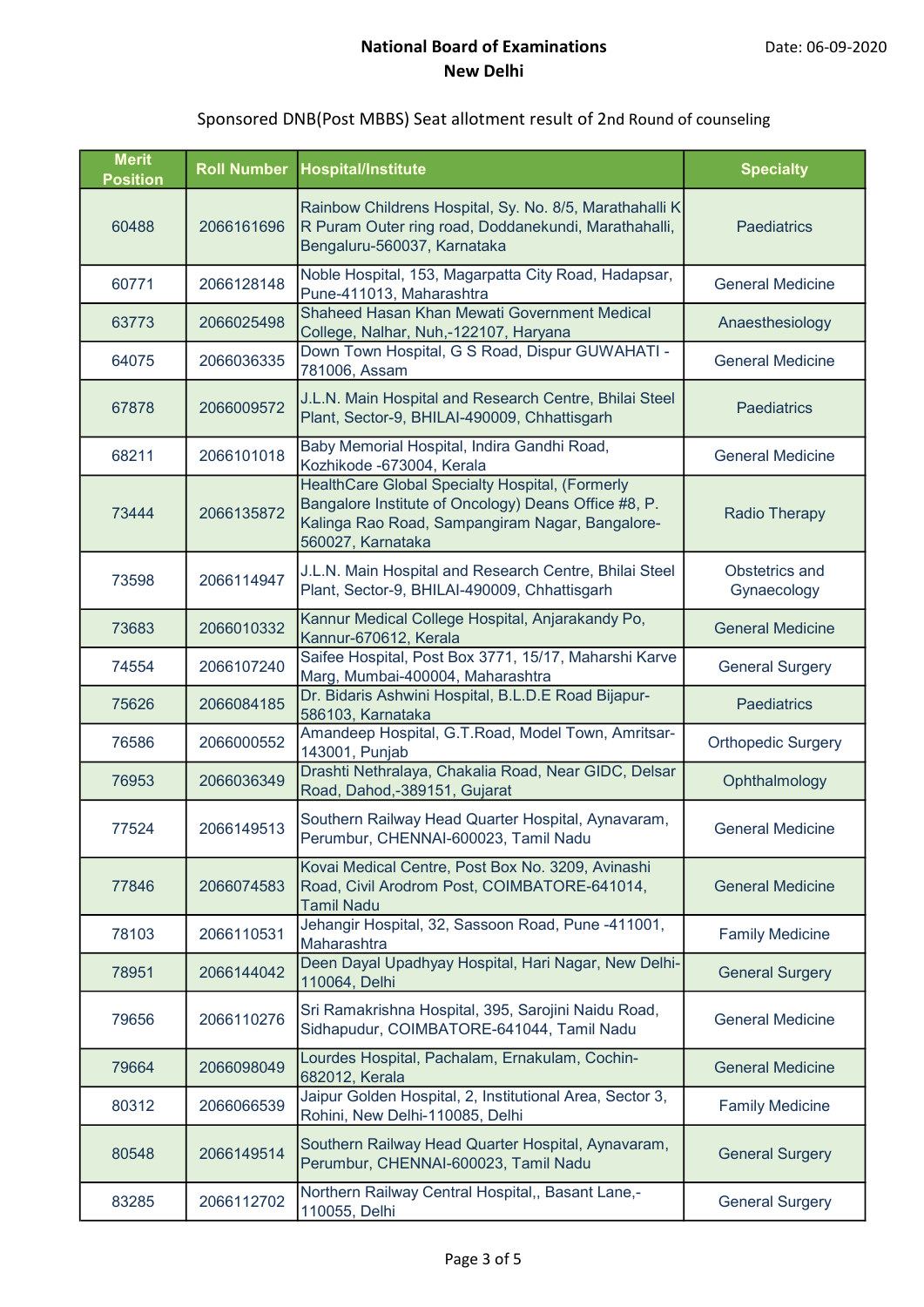| <b>Merit</b><br><b>Position</b> | <b>Roll Number</b> | <b>Hospital/Institute</b>                                                                                                                                                         | <b>Specialty</b>                                          |
|---------------------------------|--------------------|-----------------------------------------------------------------------------------------------------------------------------------------------------------------------------------|-----------------------------------------------------------|
| 84059                           | 2066009568         | Ramakrishna Mission Seva Pratishthan,, Vivekananda<br>Instt. of Medical Sciences, 99, Sarat Bose Road,<br>KOLKATA-711202, West Bengal                                             | <b>General Surgery</b>                                    |
| 84511                           | 2066084612         | Kovai Medical Centre, Post Box No. 3209, Avinashi<br>Road, Civil Arodrom Post, COIMBATORE-641014,<br><b>Tamil Nadu</b>                                                            | Obstetrics and<br>Gynaecology                             |
| 84876                           | 2066106544         | J.L.N. Main Hospital and Research Centre, Bhilai Steel<br>Plant, Sector-9, BHILAI-490009, Chhattisgarh                                                                            | <b>General Surgery</b>                                    |
| 88932                           | 2066078000         | Malabar Institute of Medical Sciences, Mini Bye Pass,<br>Govindapuram, Calicut-673016, Kerala                                                                                     | <b>General Medicine</b>                                   |
| 89251                           | 2066005782         | Kovai Medical Centre, Post Box No. 3209, Avinashi<br>Road, Civil Arodrom Post, COIMBATORE-641014,<br><b>Tamil Nadu</b>                                                            | <b>Paediatrics</b>                                        |
| 89311                           | 2066112736         | Mata Chanan Devi Hospital,, C-1 Janakpuri, -58, Delhi                                                                                                                             | <b>General Surgery</b>                                    |
| 89532                           | 2066009298         | Aditya Diagnostics and Hospital, Bordoloi Avenue,<br>Dibrugarh-786005, Assam                                                                                                      | <b>General Medicine</b>                                   |
| 89936                           | 2066046752         | J.L.N. Main Hospital and Research Centre, Bhilai Steel<br>Plant, Sector-9, BHILAI-490009, Chhattisgarh                                                                            | Anaesthesiology                                           |
| 91879                           | 2066071822         | Tata Main Hospital, BC Road (West), Northen Town,<br>Bistupur, JAMSHEDPUR-831001, Jharkhand                                                                                       | <b>General Surgery</b>                                    |
| 91943                           | 2066140692         | Asian Heart Institute and Research Centre, G/N Block,<br>Bandra Kurla Complex, Bandra East, Mumbai-400051,<br>Maharashtra                                                         | <b>Cardio Thoracic Surgery</b><br>(Direct 6 Years Course) |
| 92923                           | 2066128315         | Rajarshee Chhatrapati Shahu Maharaj Government<br>Medical College, CPR Hospital Campus, Dasara<br>Chowk, Kolhapur-416002, Maharashtra                                             | <b>General Surgery</b>                                    |
| 95448                           | 2066049716         | Jaipur Golden Hospital, 2, Institutional Area, Sector 3,<br>Rohini, New Delhi-110085, Delhi                                                                                       | <b>General Surgery</b>                                    |
| 97962                           | 2066066449         | Bombay Hospital, IDA Scheme no 94/95, Ring Road,<br>Indore-452010, Madhya Pradesh                                                                                                 | Anaesthesiology                                           |
| 99012                           | 2066072328         | Poona Hospital and Research Centre, 27<br>Sadashivpeth, Pune-411030, Maharashtra                                                                                                  | <b>General Surgery</b>                                    |
| 99108                           | 2066047000         | Manipal Hospital, No. 98, Rustum Bagh, Old Airport<br>Road, Bangalore-560017, Karnataka                                                                                           | <b>General Surgery</b>                                    |
| 100926                          | 2066071766         | Rabindranath Tagore International Institute of Cardiac<br>Sciences, Premises No.1489, 124, Mukundapur, E M<br>Bypass, Near Santhoshpur Connector, KOLKATA-<br>700099, West Bengal | <b>General Surgery</b>                                    |
| 101610                          | 2066164576         | Apollo Hospital, 154/11, Opp. I.I.M., Bannerghatta<br>Road, Bangalore-560076, Karnataka                                                                                           | Anaesthesiology                                           |
| 102047                          | 2066040339         | Rajarshee Chhatrapati Shahu Maharaj Government<br>Medical College, CPR Hospital Campus, Dasara<br>Chowk, Kolhapur-416002, Maharashtra                                             | Anaesthesiology                                           |
| 102139                          | 2066138426         | Sri Ramakrishna Hospital, 395, Sarojini Naidu Road,<br>Sidhapudur, COIMBATORE-641044, Tamil Nadu                                                                                  | <b>Obstetrics and</b><br>Gynaecology                      |
| 111597                          | 2066035932         | J.L.N. Main Hospital and Research Centre, Bhilai Steel<br>Plant, Sector-9, BHILAI-490009, Chhattisgarh                                                                            | Otorhinolaryngology<br>(ENT)                              |